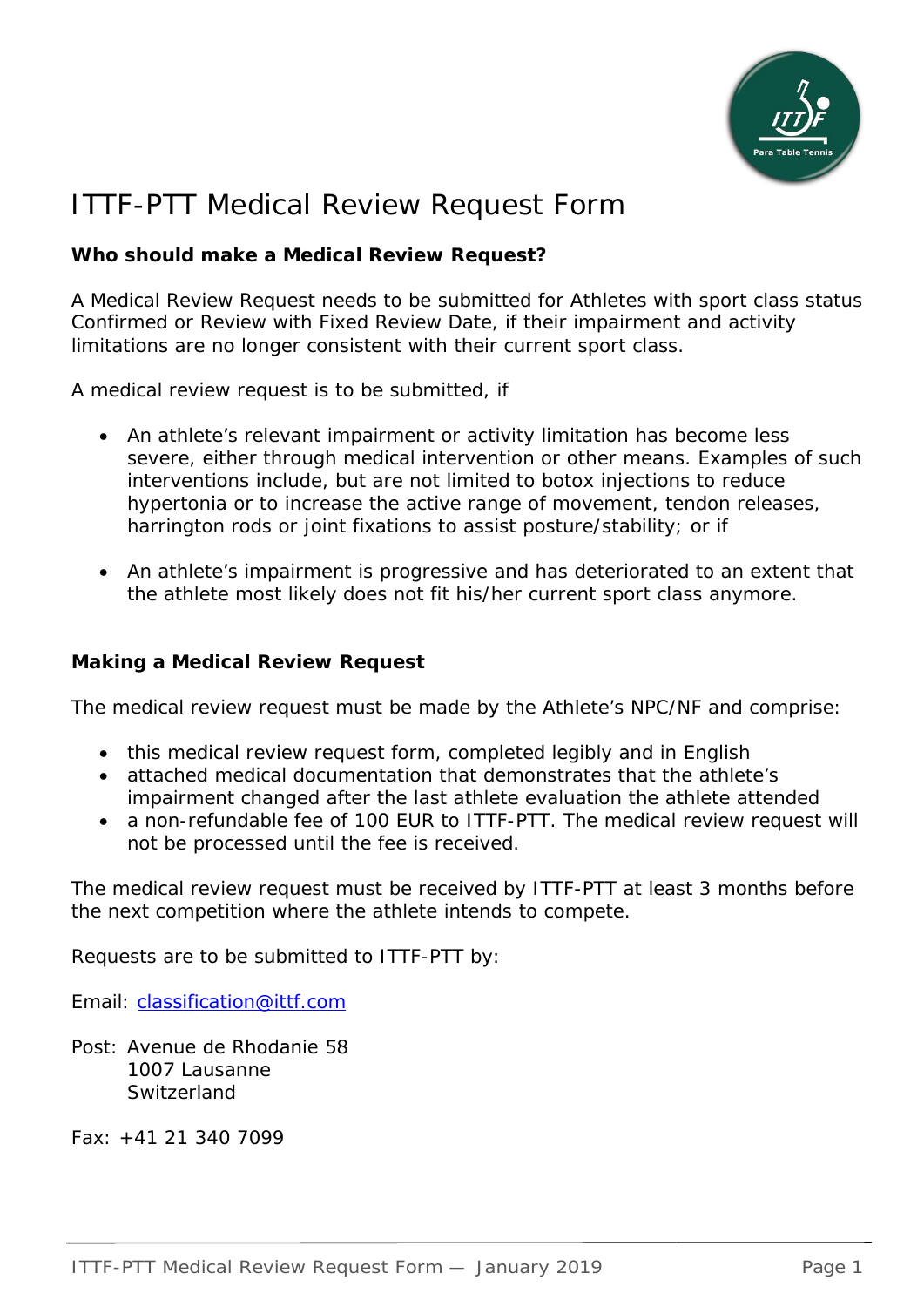

## **Consequences of a Medical Review Request**

If ITTF-PTT, upon careful review, is convinced of a change in impairment or activity limitation, the athlete's sport class status will be changed to Review. Consequently the athlete will be asked to undergo Athlete Evaluation again at the next opportunity. Please note, that re-evaluation does not guarantee that the sport class of the athlete will change.

#### **Consequences of not making a Medical Review Request**

Any failure to make a Medical Review Request in circumstances when ITTF-PTT determines that

- a Medical Review Request should have been made and

- the Athlete knew or should have known that a Medical Review Request should have been made

may result in ITTF-PTT treating that failure as being Intentional Misrepresentation on the part of the Athlete.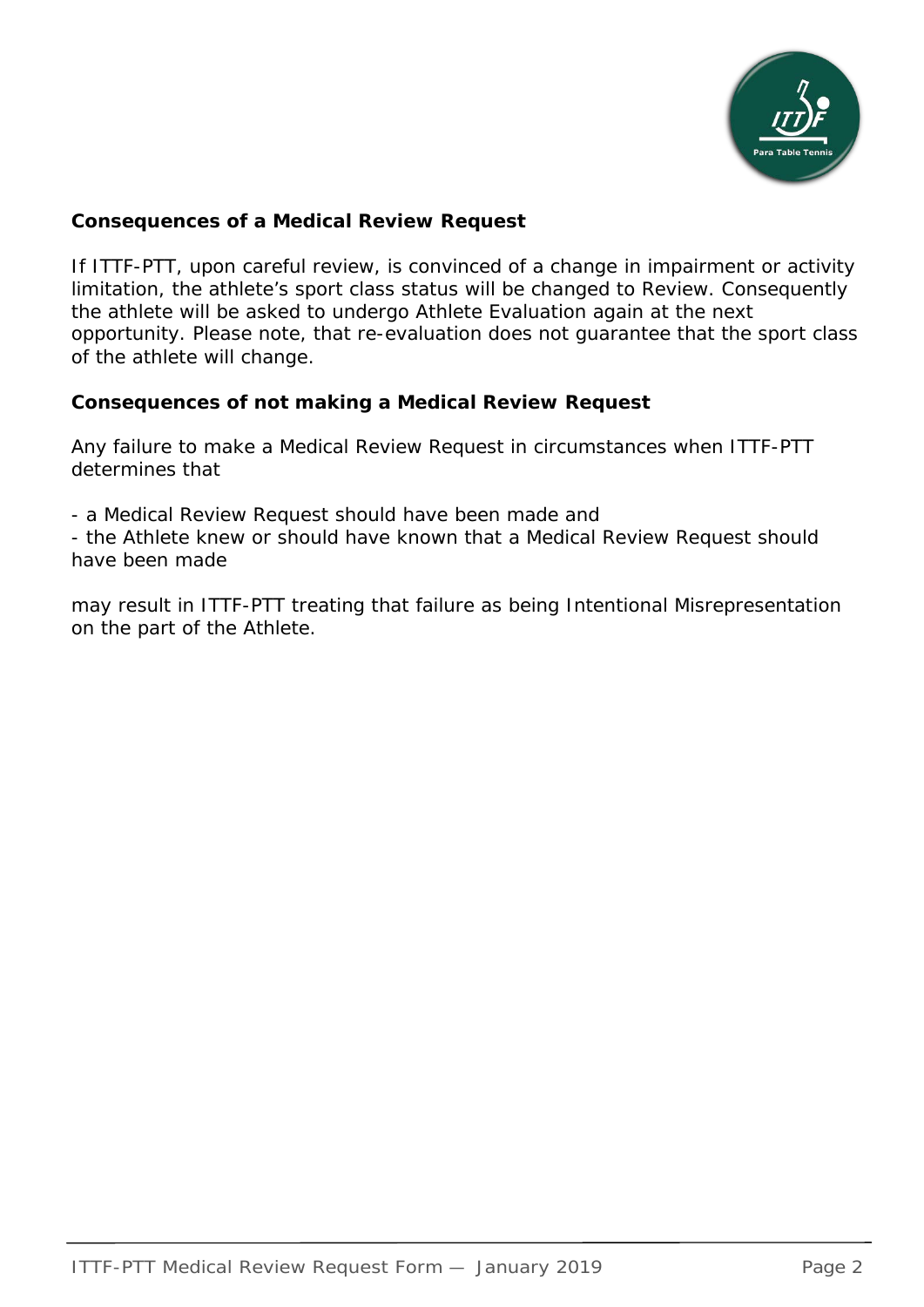## **NPC or NF details**

| NPC/NF         |               |
|----------------|---------------|
| Contact person |               |
| Function       |               |
| E-mail         |               |
| Signature      | NPC/NF Stamp: |

#### **Athlete details**

| Athlete name        |        |      | ΙL     |  |
|---------------------|--------|------|--------|--|
| <b>Sports Class</b> | Gender | Male | Female |  |

**Details on the change in impairment:** to be completed by a health professional with relevant expertise.

# Intervention details (if applicable)

| Date of intervention |  |
|----------------------|--|
| Location where       |  |
| intervention was     |  |
| carried out          |  |
| Description of       |  |
| intervention         |  |
|                      |  |
| Reason for           |  |
| intervention and     |  |
| expected outcomes    |  |